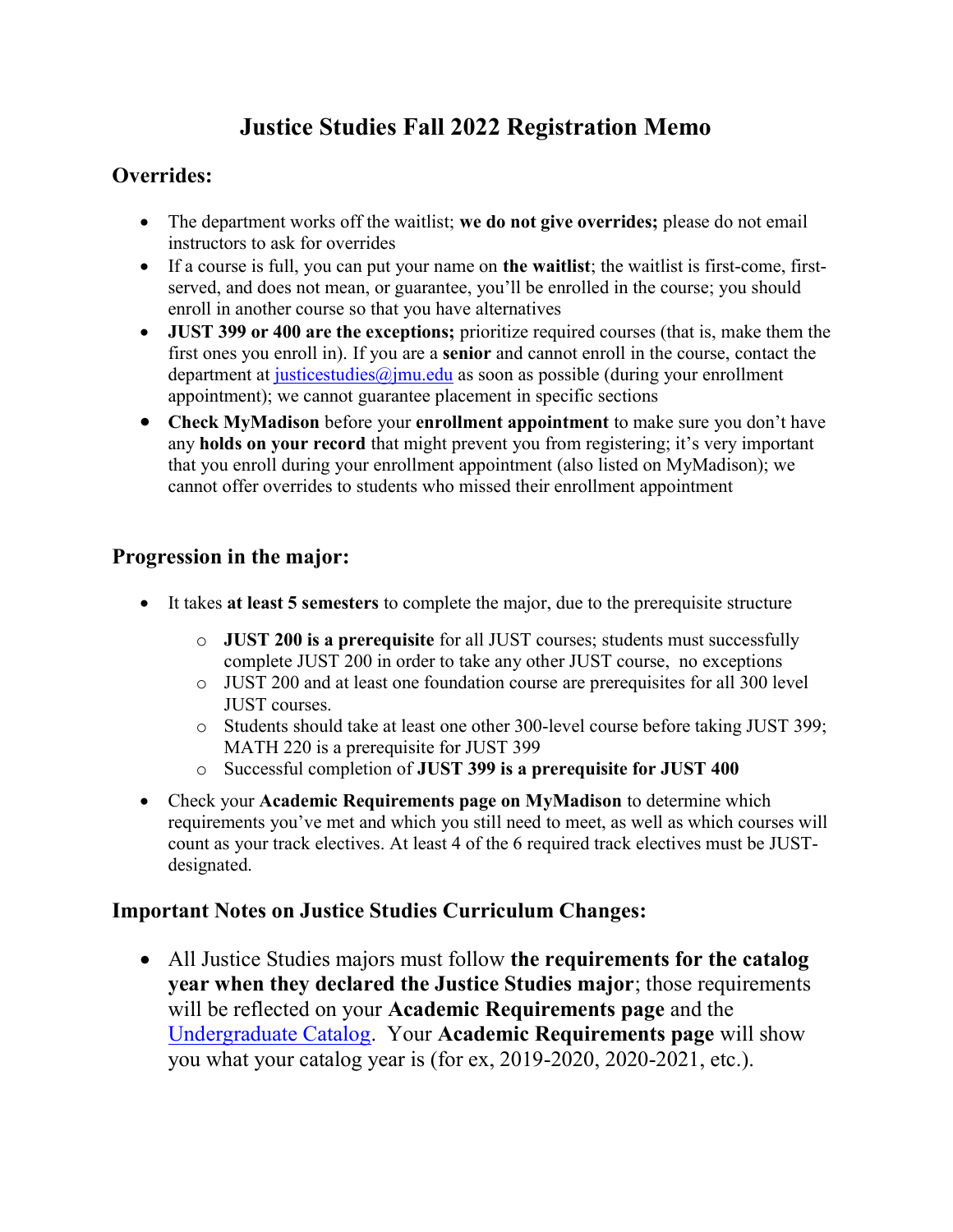• There were some significant revisions to the 2021-2022 catalog, so it is especially important that you access the correct information for your catalog year, reflected on your Academic Requirements page!

#### Advising Resources:

- You may contact your assigned Justice Studies academic advisor if you have questions or need guidance about your Justice Studies major requirements after reviewing Academic Requirements on MyMadison and the catalog
- You may also contact the Justice Studies Advising Coordinator, Daisy Breneman
- The Madison Advising Peers (MAPs) are a great resource, especially with Gen Ed, degree, or university elective requirements, or other general advising questions

#### JUST 400: Senior Seminar

Graduating seniors should make JUST 400 the first course they select in constructing a schedule.

JUST 400, Section 1: Dr. Scheuerman

This section of JUST 400: Senior Seminar on Prosecutorial Misconduct teaches students about the important role prosecutors play in the criminal justice system with a particular emphasis on the abuses in which prosecutors could engage due to their position in an adversarial system of justice. Focusing on the American context, this course provides a critical examination of the causes, types, and consequences of prosecutorial misconduct. Throughout the course, students will acquire advanced research skills by finding and retrieving information related to known cases of prosecutorial misconduct. The final project consists of a comprehensive literature review (20-25 pages) that includes a discussion of policy suggestions on a particular topic chosen by students relating to the study of prosecutorial misconduct and reflecting a Track A, B, or C focus.

#### JUST 400, Section 2: Dr. Meade

This section of the senior seminar is open topic. This means that students are expected to enter the course with a proposed area of study and will spend the semester developing a thesis related to justice. Students may examine justice issues in all three tracks. The final paper will consist of a literature review, a methods proposal, and policy analysis and should be 20-25 pages in length.